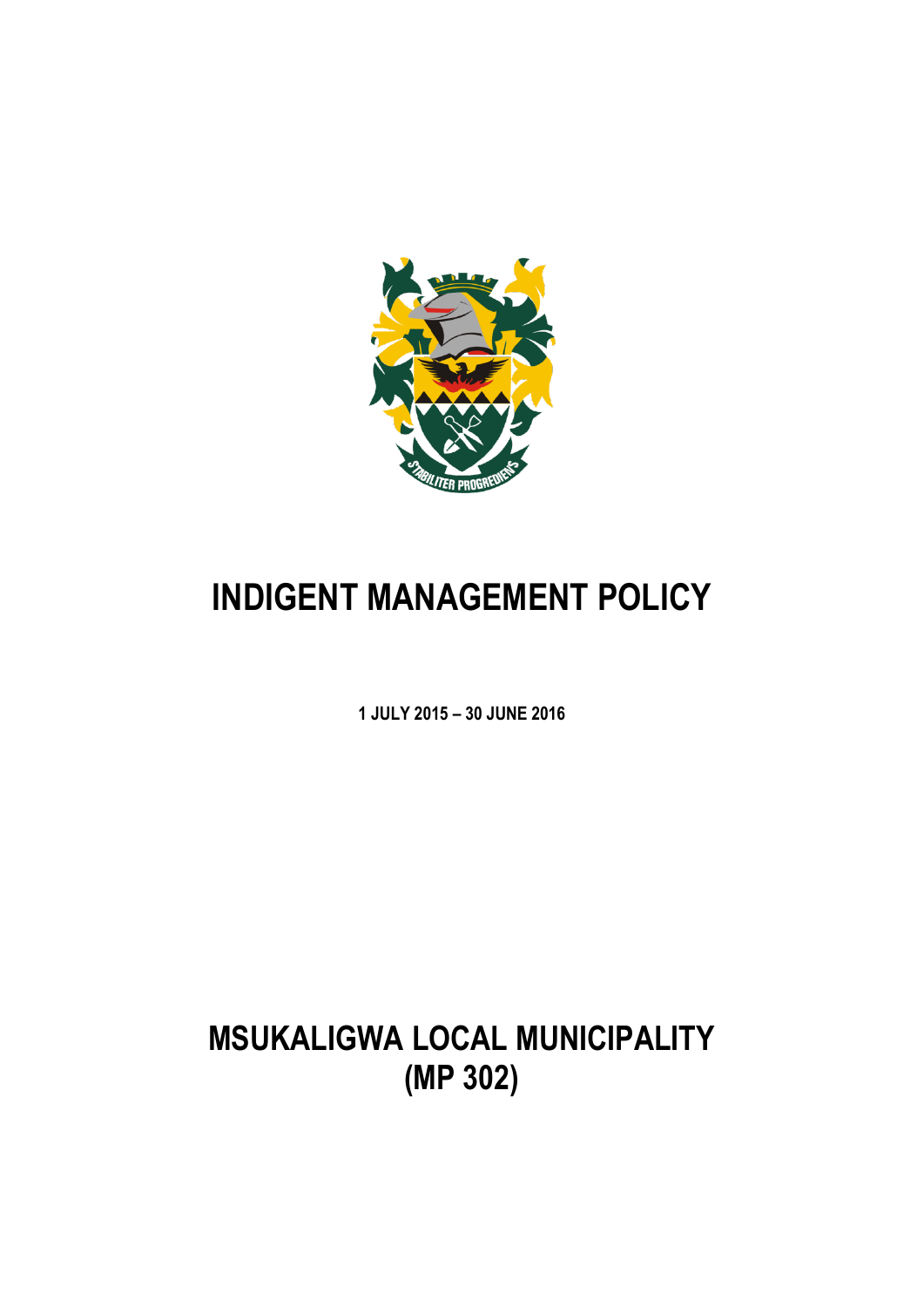## **1. POLICY VISION AND STATEMENT**

## **1.1 VISION**

- **1.1.1.** Access to basic services must be provided to all, including the Indigent, in terms of the South African Constitution, and
- **1.1.2.** To determine the total value for free basic services in a way that it can be recovered from the available portion of the equitable share.
- **1.1.3.** A true reflection of the Indigent is vitally important, and
- **1.1.4.** restrict the level of utilisation of consumer services for the people who cannot afford to pay
- **1.1.5.** The consumption of metered services by indigent households must be lowered to increase affordability of service charges, and
- **1.1.6.** To regulate the access of consumers to free basic services and to maintain a ledger of such indigents.
- **1.1.7.** Tariffs for rates and services must be made more affordable for the Indigent and
- **1.1.8.** Criteria and processes for the evaluation and registration of the Indigent must be clear and transparent, therefore it is imperative that the policy be made applicable:

## **1.2. OBJECTIVE/ STATEMENT**

Because of the level of unemployment and subsequent poverty in the municipal area, there are households which are unable to pay for normal municipal services. The municipality therefore adopts this indigent management policy to ensure that these households have access to at least basic municipal services, and is guided in the formulation of this policy by national government's policy in this regard.

ii. The policy is developed within the framework of the following legislation;

The Constitution of the Republic of South Africa, Act 108 of 1996, section 152, 153 and 195

Municipal Systems Act no 32 of 2000, section 4, 5 and 6 Municipal Finance Management Act no 56 of 2003 Promotion of Administrative Justice Act no 3 of 2000 Promotion of Access to Information Act 2 of 2000 Property Rates Act no 6 of 2004 Conditions of National Equitable Share ("S" grant) earmarked for service delivery to the poor

## **2. Monitoring**

Whereas the Budget and Treasury department will keep and monitor a complete register and to evaluate all applications for indigent support, a control system linked with the demand for electricity current (circuit breaker size) must be operated and maintained, meaning that all residential consumers for whom it is possible to receive electricity current limited to and controlled by a 20 ampere circuit breaker, qualify for the free services as mentioned in this policy.

## **3. REGISTER OF INDIGENT HOUSEHOLDS**

## **3.1. Applications**

- **3.1.1.** The member of a private household who is responsible for the payment of the services and/or rates account can apply for that household to be registered as indigent.
- **3.1.2.** Support is also given to child-headed households for as long as the unfortunate situation exists.
- **3.1.3.** Should an applicant in his/her application present any fraudulent statement he will be denied enlistment or, if he/she had already been enlisted, that person immediately be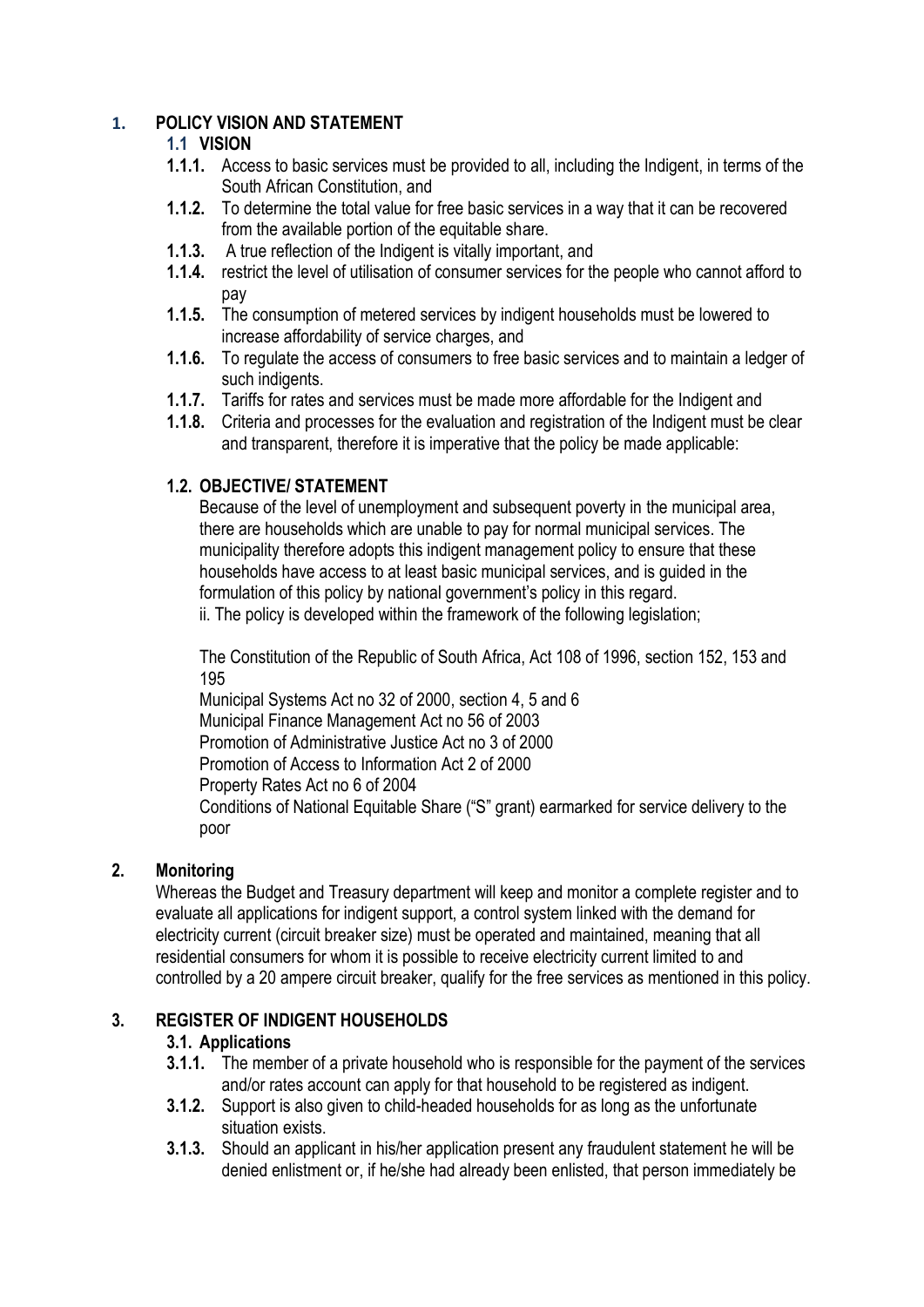de-registered. A consumer will also be held responsible for the refund of the benefits received at the ordinary rates for the period between when the fraudulent presentation is detected and when it arose.

**3.1.4.** Applications for indigent relief must be made on a prescribed application form.

## **3.2. Registering /Re - evaluation**

- **3.2.1.** Applicants, who agree to the limited electricity supply of 20 ampere pre-paid installation, will be registered as indigents, but their average electricity consumption levels must be monitored.
- **3.2.2.** If average consumption levels exceed **300** units per month, taken over a period of three months, the Department of Finance will receive such information on which the relevant officials must physically investigate and evaluate the household for qualification in accordance with the other criteria of the policy.

## **3.3. Communication**

- **3.3.1.** New registrations and de-registration on the register must be communicated by Department of Finance, Engineering and Corporate Services and councillors so that
- **3.3.1.1.** The concessions regarding tariffs and arrears can be initiated or cancelled on the relevant accounts.
- **3.3.1.2.** The concession regarding electricity supply can be initiated or cancelled.
- **3.3.1.3.** That the technical assistance can be rendered to make more affordable water consumption possible.
- **3.3.1.4.** Department of Finance will registered indigents or de-registered indigents, and communicate to the consumer and ward councillor accordingly.
- **3.3.1.5.** The list of approved or de-registered indigents must be submitted to Council on monthly basis.
- **3.3.1.6.** Service annual budget community participation process.
- 3.3.1.7 On a monthly basis, we need to involve the ward Councillors to interact with households that are defaulting.

## **3.4. Registration criteria (Financial)**

A private residential household will be registered as indigent on the following conditions:

- **3.4.1** The applicant agrees to the limited supply of electricity to a 20 Ampere prepaid installation. The first application to change ampere to the lower level will be free of charge.
- **3.4.2** The applicant may not own other fixed property than the one on which he/she reside as full-time occupant.
- **3.4.3** Further investigation and evaluation shall follow afterwards to determine if the consumer also qualifies according the following condition, if the average electricity consumption over a period of three months exceeds 300 units per month, starting with those with higher average consumption levels.
- **3.4.4** The total gross monthly income of all members of the household must not exceed the amount of R2 670 per month.

## **3.5 De-registration/ De-listment**

**3.5.1** De-registration shall follow after evaluation reveals that the consumer falls outside the above mentioned criteria. Such cases must be reported on monthly basis to Finance to change indigent status on the system.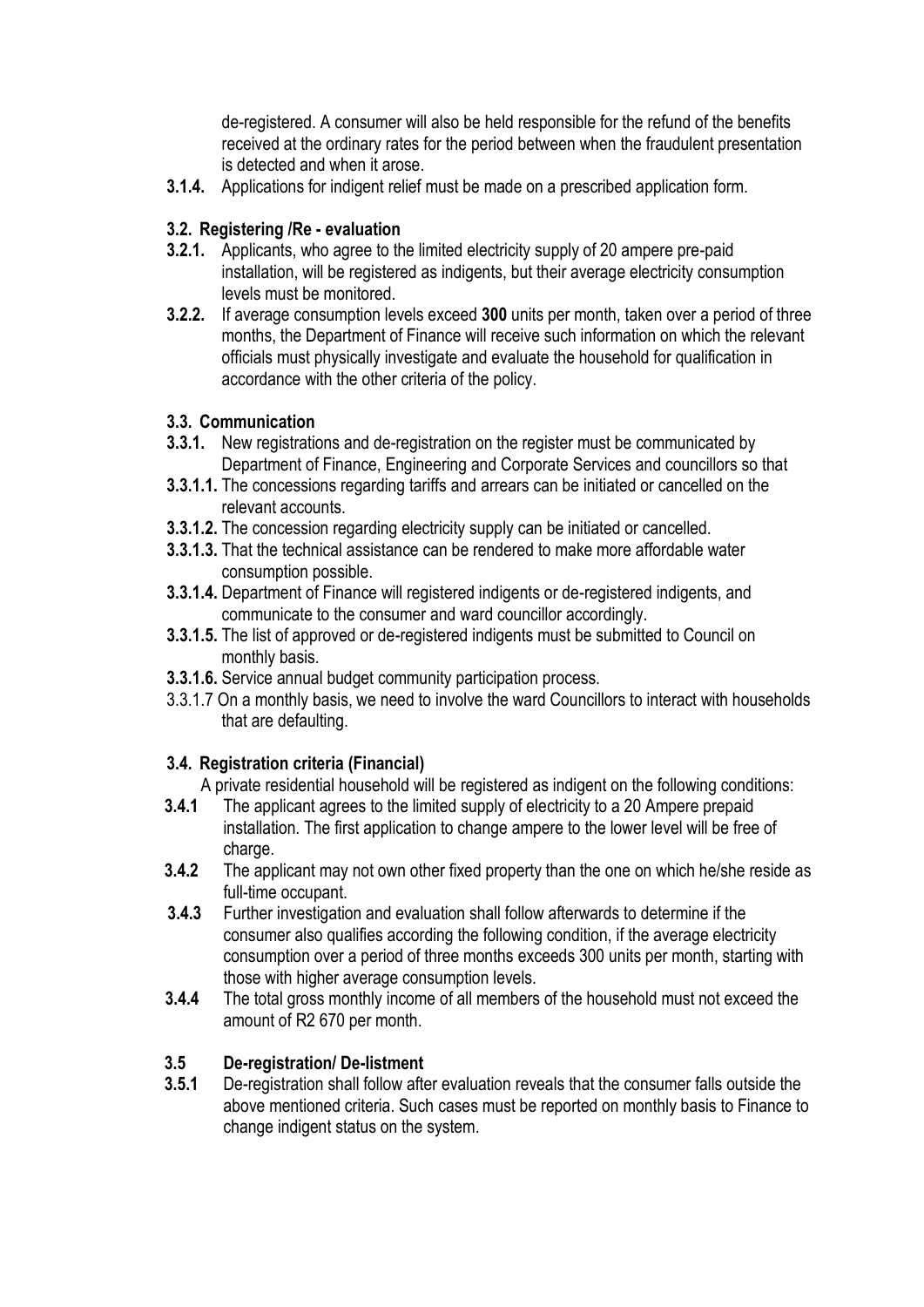**3.5.2** Once a registered indigent consumer has been de-registered after evaluation, he/she will not again be considered as indigent for a period of 12 months from date of deregistration.

## **3.6 Review of indigent status.**

- **3.6.1** All registered indigents must be reviewed for qualification in terms of the criteria of the policy once every 12 months, which will be continuous process by the indigent section of the Department of Finance.
- **3.6.2** Approved Indigent debtors who qualify and remain with indigent status for more than two years, balances transferred to abeyance account shall be written off after obtaining a council resolution.

## **3.7 Capacity building**

- **3.7.1** The municipality must ensure that all officials and councillors are appropriately capacitated to understand and implement Free Basic Services in terms of the following key areas:
- **3.7.1.1** Database management
- **3.7.1.2** Demand and revenue management
- **3.7.1.3** Policy and by-laws implementation

## **4. TARIFFS AND SUBSIDIES AFTER REGISTRATION**

The consumption of services and service delivery are charged and subsidized at the applicable tariffs as approved by Council from time to time, limited to the amount provided in the budget for indigent subsidies.

#### **4.1 Electricity** *(Basic charge)*

- **4.1.1** Free Basic Electricity to the maximum of 50 kWh per month, per household. The tariff to low consumption private household consumers will be applicable.
- **4.1.2** Free basic electricity will not be carried over to a next month. (Basic charge = zero)
- **4.1.3** Any free basic electricity for indigent consumers outside the supply area of the municipality and supplied by a different service provider at its price for 50kWh per household per month actually consumed.
- **4.1.4** Upon the discovery and confirmation of any tampering to electricity supply equipment or electricity theft, the registration as indigent will be cancelled.

## **4.2 Water**

- **4.2.1** Usage is charged at the normal applicable household tariff, which already includes 6kl free water per month (for all households).
- **4.2.2** A restriction of 15 kilolitres per month shall be applicable to registered indigents, where the restriction is exceeded for a period exceeding three consecutive months in a calendar year, a restriction metered service will be installed to limit water consumption to required levels
- **4.2.3** Consumers will be informed of the adopted service levels and how to use a limitation system when installed.
- **4.2.4** The supply of water by means of a tanker service communal stand pipes, or any other service where there is no reticulated distribution area, will be at no cost to the consumer and recoverable from the equitable share provision as free basic service to indigent consumers.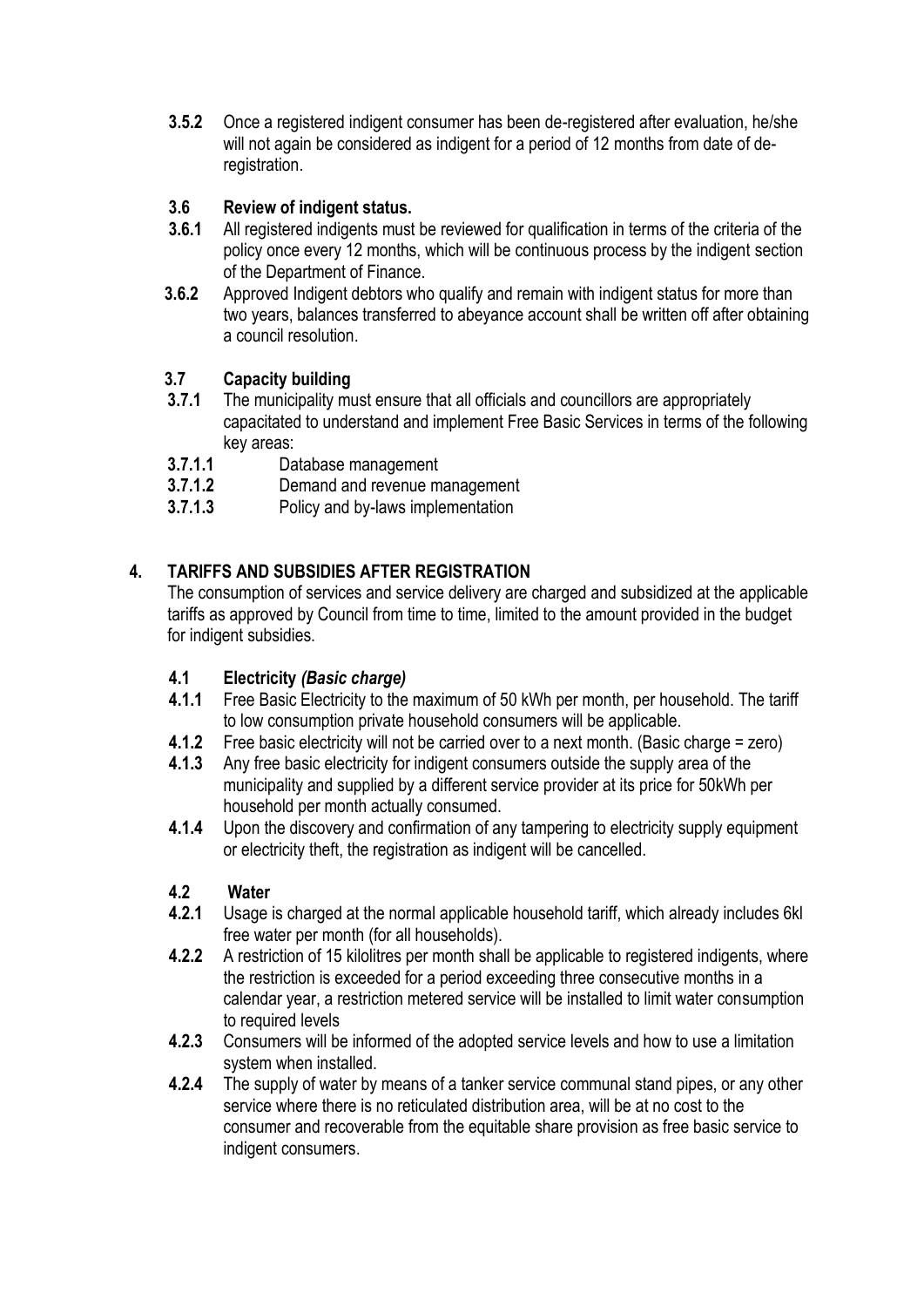## **4.3 Refuse**

- **4.3.1** Applicable tariff to normal private household consumers would apply which would include amount which comes as the indigent funding as determined by council.
- **4.3.2** The discounted rate for indigents is subjected to the indigent's electricity current limited supply to be restricted to 20 ampere.
- **4.3.3** The refuse removal rate in respect of indigents will be fully discounted.

## **4.4 Sewerage (Basic charge)**

**4.4.1** Applicable tariff to normal private household's consumers would apply which would include amount which comes as the indigent funding as determined by council

## **4.4.2 Additional charge (Sewerage)**

4.4.2.1 Applicable tariff to normal household's consumers would apply and it is included in the total maximum subsidy

## **4.5 Assessment Rates**

- **4.5.1** Assessment rates will be charged according to the Council-determined tariffs and subsidized to the maximum of the calculated amount applicable to the value of R30 000 of the property from valuations determined in terms of the MPRA.
- **4.5.2** The first R15 000.00 of the property value of residential households is exempted from tax.
- **4.5.3** All pensioned aged or disabled owners of residential households are entitled to apply for a further rebate in excess of the first R15 000.00 of the property value not subject to tax.

## **4.6 Conventional Meters**

**4.6.1** Registered indigents will get 100% rebate on assessment rates. Indigents, who qualify to receive subsidies and using conventional meters, be assisted by Council to install Pre-paid meters and be funded through the Equitable Share. 6

## **4.7 Miscellaneous**

- **4.7.1** The level of indigent support granted shall not exceed the actual monthly billing to the account in respect of the services referred to in the preceding paragraphs.
- **4.7.2** The indigent monthly account must be credited with the amount of indigent relief.
- **4.7.3** The amount granted will be budgeted as an expenditure item under grants and subsidies paid and be recovered from the equitable share.

## **5 ARREARS DEBT AND CREDIT CONTROL**

- **5.1** A blocking of vending of pre-paid electricity is done to encourage payment of monthly current accounts. This will result in the indigent not falling into arrears even further by first paying their discounted levies every month before they can buy electricity.
- **5.2** No interest is calculated on arrear debt in respect of consumers who qualify as indigent in terms of this Policy.
- **5.3** No credit control measures will be taken against the registered indigent for as long as the discounted monthly levies are paid in full every month.
- **5.4** Restricted metered water services are installed for those indigent households who default on the payment of their current Municipal accounts.
- **5.5** Subject to the conditions specified in this policy, the normal Credit Control Policy is also applicable to the Indigent.
- **5.6** The balances on the Municipal accounts upon registration of the registered indigent be kept in abeyance so as his/her financial status betters, his accounts be re-instated.